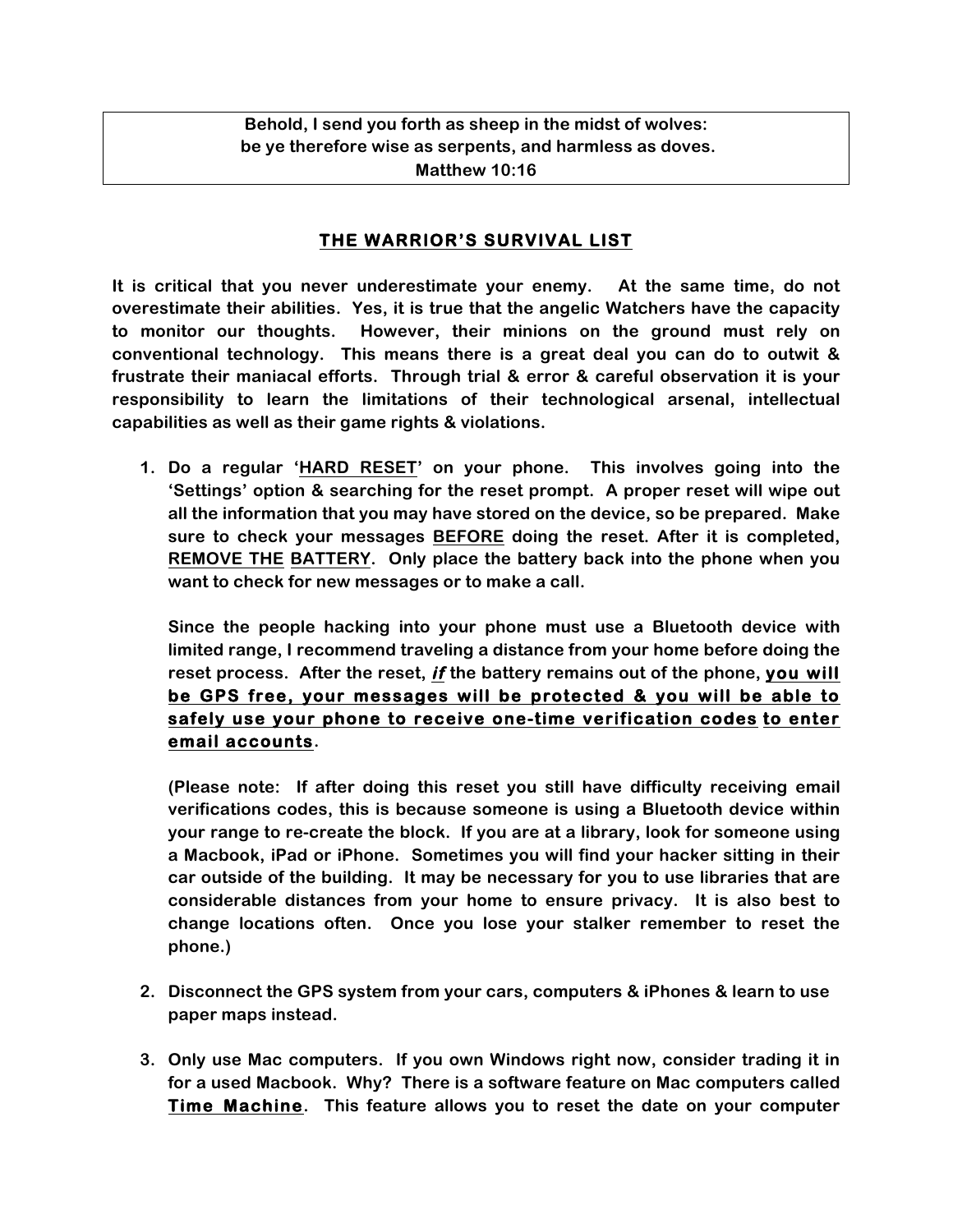**back to the settings that existed while your computer was still hacker-free. Most importantly, with a Mac you will always have the ability to walk into any Mac store to have your computer completely wiped clean. (This is similar to doing the hard reset on your phone.) Just be sure to save your work on flash or hard drives that you will have to carry with you at all times. (Most libraries sell small flash drives for about \$7.)**

**With the Time Machine feature activated, if a hacker were to make it into your computer, the restoration process is relatively simple. All you have to do is maintain the computer turned off & the BATTERY REMOVED until you are in a safe location. Then plug in your hard drive & revert the Time Machine to the earlier date setting. Please do not make the mistake of trying to use your computer at home where you already know you are closely Bluetooth monitored.** 

- **4. Do not share WIFI with anyone in or near your house.**
- **5. If you see any extraneous split-second pop-ups on your computer screen while on the internet, know that this means your hacker has entered. SHUT DOWN IMMEDIATELY. If you have a Mac, reset the Time Machine once you are in a safe location, meaning out of their Bluetooth range. Basic rules of vigilance require that while on the internet you not turn your attention away from the monitor & that you do not have more than one internet page open at a time.**
- **6. Set up your email accounts to have a 2-step verification entry process. Gmail is a good choice.**
- **7. Place your TV sets on the curb. TIVO allows you to be directly observed & electronically monitored so as to determine your psychological responses to image & auditory stimuli. The collection of data retrieved IS used against you. Television is the primary instrument through which disinformation & destructive subliminal messaging are transmitted. This medium has been expertly contrived to inflict the most powerful brand of mass addiction & compliance, an insidious form of slavery by consent.**

**As an alternative, I recommend borrowing DVDs from your local libraries to watch instead. This will give you considerably more control over the health standard of the films you view. The first advantage you will probably discover is that you will be able to sleep much more restfully which is one of the first requirements for restoring physical & emotional stability.**

## **8. IDENTIFY YOUR STALKERS! When I say this, I am**

**NOT suggesting that you contact the police. Most of you already tried that tactic to your great chagrin. This is a battle that has to be waged using an entirely different strategic perspective. It is crucial you understand that, while your**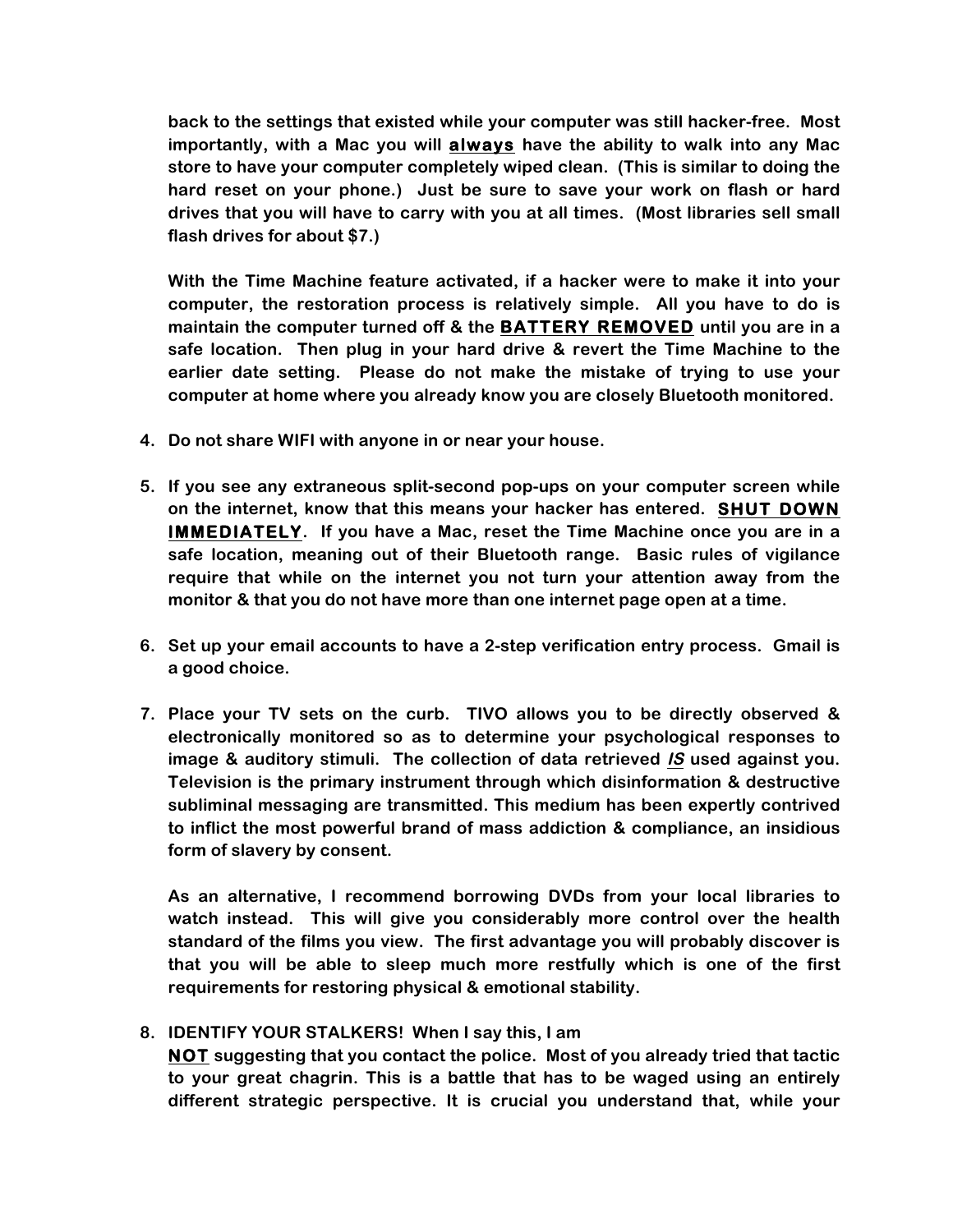**enemies have been spying on you, setting you up & robbing you blind for years, the reality is that it is actually 'illegal' for them to be engaged in this type of aggressive behavior according to the game rules. The problem is that if you do not have the courage to 'out' them to your angelic allies, your best defenders are without the evidence needed to advocate on your behalf in the heavenly courts. Sounds loopy, doesn't it? All I can tell you is that if you do as I am instructing you here it will begin to make sense.** 

**As soon as you start staring into the faces of your stalkers you will notice that they run scared. Why? For the simple reason that once they are identified by you, they are also seen by the Elohim Watchers. When your predators are exposed for their criminal activities they are immediately penalized & often permanently withdrawn from the game. Not only will you not see most of them again but you have also successfully made the world a little safer for other Targets.** 

**(I implore you to please comport with maturity during the identification process. It should be simple, fast & without confrontation. Checking both the frontal visage & profile is usually best.)**

- **9. Accept no gifts. This is an artificial world of strict karmic tallies, pluses & minuses, credits & debits, favor & wrath, an occult reality about which your adversaries have an intimate knowledge. They want you to be indentured to them. You then go down & they rise. You become the tail, they the head. And make no mistake about the fact that they are heartless USURERS! As lambs among the wolves, we are lured into their 'families' to serve as their sacrificial scapegoats. Their smiles, flatteries, seductive & unsolicited generosity are, sad to say, not gifts of authentic love in this context, but weapons of karmic warfare.**
- **10.Learn to think visually as opposed to verbally. What I have learned experientially is the fact that my allies are capable of monitoring my more subtle, preverbal cognitive thoughts. However, for my protection they typically respond with warning alarms if & when I succumb to converting these thoughts into a full verbal mental dialog. Evidently, our enemies do not utilize the same sensitive scanning technology as our protectors. This provides us with a huge advantage if we cooperate with those instructing us.**

**Cognitive discipline is particularly essential when traveling. For example, if upon leaving your protected home environment you make the mistake of mentally verbalizing your destination, you have just given your adversaries the advantage to 'set the stage' ahead of your arrival. If, however, you master the ability to think on a pre-verbal, pictorial level you will be able to maneuver under the radar so to speak. Granted, mastering the ability to think in this manner will take a while to master but I guarantee it is worth the effort. It's a matter of learning to 'calm your mind'.**